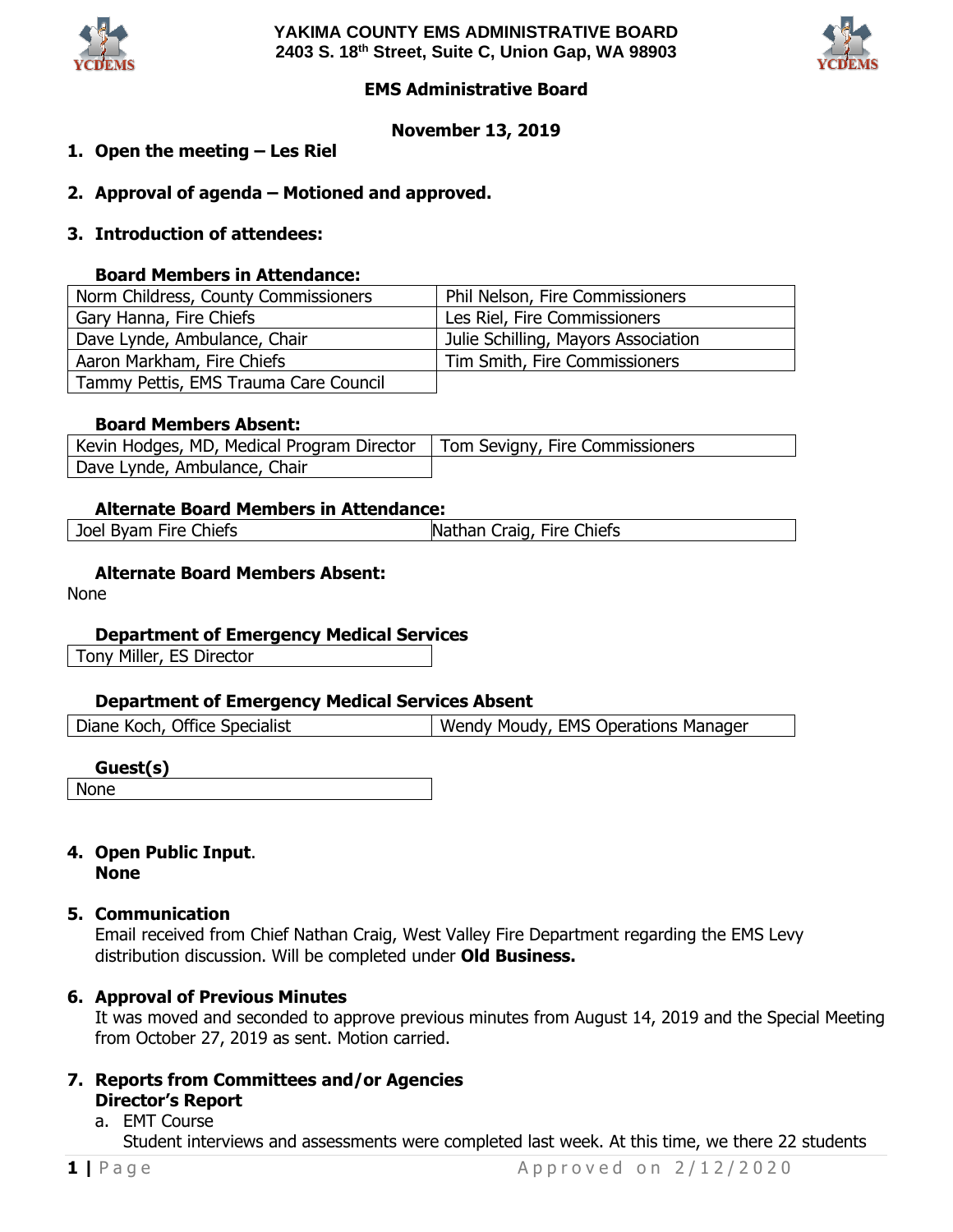



in the EMT course. There is one student, that may not be attending and this is being addressed by the agency today.

Each student completed a Reading Compression Assessment Lab prior to the interview. This is the first year that these have been used. We are not going using the scores/data from these, as this is the first year the students have completed this assessment. Once this course is completed we will have some data regarding the reading compression level and student performance during the course correlates.

Gary Conn and Jeremy Rodriguez met with the Training Officers group and went over the reading compression scores and what the plan is for this year.

The SEI for this course is Steve Smith and Jeremy Rodriguez is the SEI Candidate.

- b. The \$7,500 approved during the budget meeting for narcan has been ordered and received. We have already been distributing it and some has already been used.
- c. Still working on a contract with SteriCycle for disposal of drugs per the Washington State Department of Ecology requirements.
- d. The MCI equipment has all been ordered. We budgeted \$30,000 and came in at about \$29,000 for everything. The equipment will start rolling in next week and the rig will hopefully be ready for service by mid-December.
- e. There are currently discussions with Facilities, as this building has experienced a rise in incidents with individuals who may have mental health and drug issues. There was another incident just last week with an individual and the offices had to go into lock down. The building may go to a keycard only entrance and visitors will need to be buzzed in.

# **8. Financial Review**

Completed during the October Special Meeting.

Minutes from 2009 that documented the board approving a reserve operations fund of fifty percent. There are two other reserve funds – one for running the EMS levy and one for capital expenses.

#### **9. Old Business**

- a. Bylaw Changes suggestions. The bylaws will be sent out and this will be tabled until our next meeting.
- b. Levy distribution. Chief Craig, West Valley Fire Department has concerns regarding the number of EMS calls received from SunCom 911. The numbers from his department do not match and during discussions other departments have voiced the same concerns. The recommendation is that when the numbers are supplied that these are sent to out to the departments for verification.

In addition, the "nature codes" that are counted for the levy do not necessarily capture all of the EMS calls. The codes may sometimes change depending on what is actually found at the scene. Discussion followed on how/who decided on the codes and if this needs to be revised and who should provide the numbers.